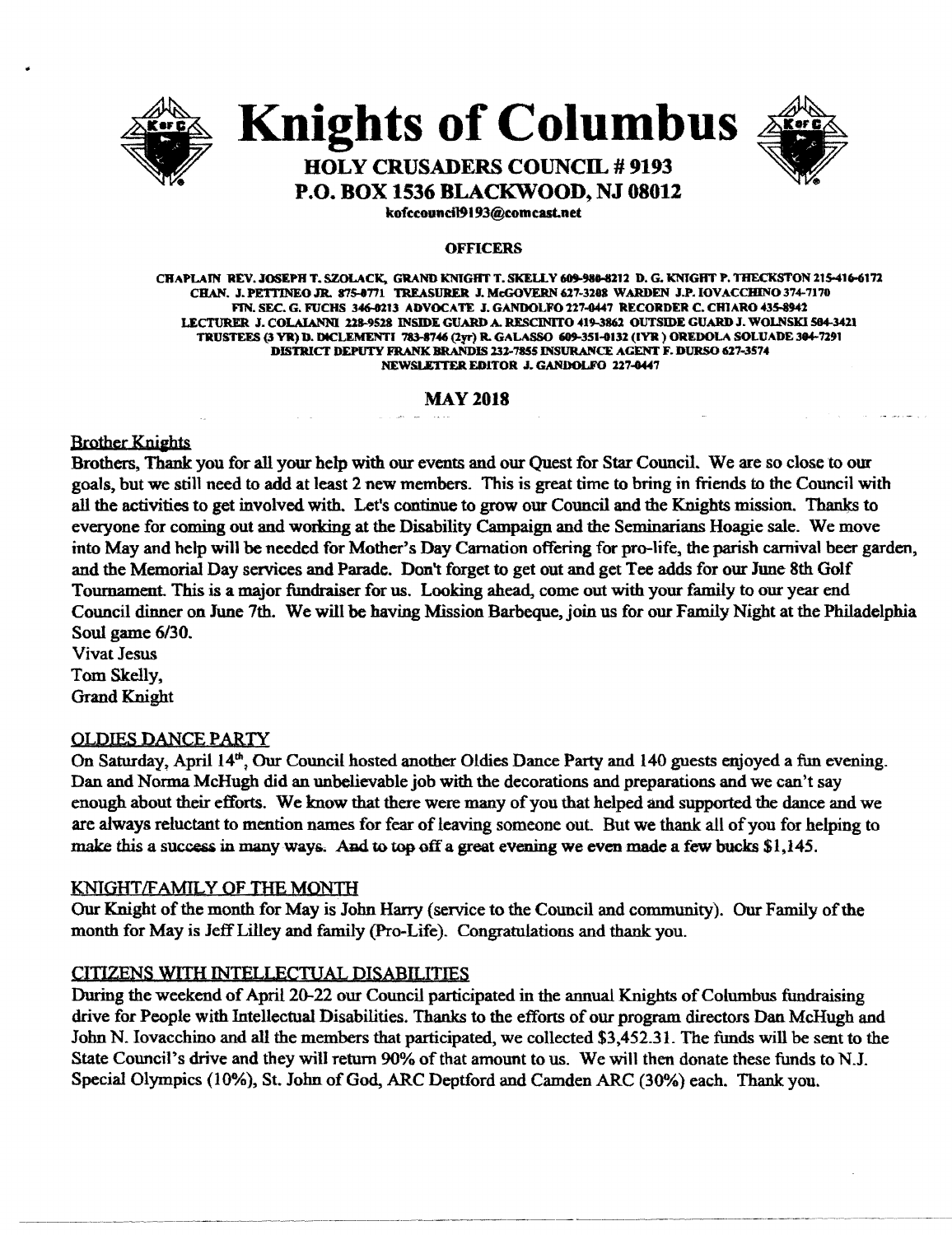#### DEGREE NEWS

Our Council would like to congratulate and welcome Anthony E. Russo, Jr. and Antonio V. Taratino who took their Admission Degree on Apri12, and April 12 respectively. Our Council hosted a Formation Degree (2nd) on April 17th and 5 members took their 2nd, 4 from our Council. We congratulate Tim Cammarota, Nelson Brown, Pat Theckston, Jr. and Manny Argentieri on this occasion. Our degree team was in good form in the following roles: (DD) Frank Brandis, (GK) Fred Durso, (Chan) John Gandolfo, (FS) Robert Galasso, (Ward) Pat Theckston, (BnBr) Bob Witkowski, (HnGd) Jim Collen, (Cross) Fred Sulpizi, and (Mus) Jim McGovern.

#### SCHEDULE OF EVENTS

The back page of this newsletter is your Council's schedule of events for Columbian Year 2018-19. Keep it handy and be aware of the dates of programs and activities for the Columbian Year.

## HOAGIE SALE

On Saturday, April 28th. we had another hoagie sale with proceeds to go toward the support of our seminarians. The results were not yet in as of this printing. They will appear in the June newsletter.

## IN MEMORIAM

Once again it is our sad duty to report to you the passing of a Brother Knight. On April 21st, Mike Infanti passed away. Please keep him and his family in your prayers.

#### COUNCIL ELECTIONS

Our Council elections will take place at our June 14<sup>th</sup> business meeting. Our Grand Knight, Tom Skelly, has appointed a nominating committee that includes Dan Twnolo and John Gandolfo, to prepare a slate of candidates to be published in the May newsletter and announced at the May business meeting. For the office of Grand Knight Pat Theckston, Deputy Grand Knight Chris Chiaro, Chancellor Joe Pettineo Jr., Treasurer Jim McGovern, Warden John Harry, Advocate John

Gandolfo, Recorder Hugo Candeloro. Inside Guard Andy Rescinito, Outside Guard Jack Wolnski, and PGK Tom Skelly Trustee 3yr. If you are a 3<sup>rd</sup> degree member in good standing (dues paid) you are eligible to hold office in the Council. If you are interested in having your name placed in nomination, contact a member of the nominating committee or our Grand Knight. Finally, nominations may be made from the floor at the election meeting.

## MOTHER'S DAY CARNATION SALE

May  $13<sup>th</sup>$  is Mother's Day and we will again be offering carnations after all the Masses at OLOH ~ Church. Please make yourselves available after the Mass you usually attend to help with the program. The proceeds go to the National Life Center to support Pro-Life. For further details contact Jeff Lilley (627-7614)

### STATE CONVENTION

The annual New Jersey Knights of Columbus State Convention will be held in the Wildwood Convention Center during the weekend of May 18-20. Our Council will be represented by DD Frank Brandis, and PGK John Gandolfo. The agenda consists of registration and distribution of awards on Friday and the reelection of State Officers on Saturday. We will be supporting the reelection of Ray Sands of the Camden Diocese to the office of State Advocate. A hospitality room will be open to all 3r degree members and wives at the El Coronado Hotel, Wildwood Crest, with food, beverages and music.

## HONORARY MEMBER

Members who have been members of the Order 25 consecutive years are designated Honorary Members. Our Council congratulates Dennis Wirth and Frank Talarico on becoming Honorary Members.

### FAMILY NIGHT AT THE SOUL

Family night at the Philadelphia Soul June 30th 2018 game tickets \$15.00 each (this is half the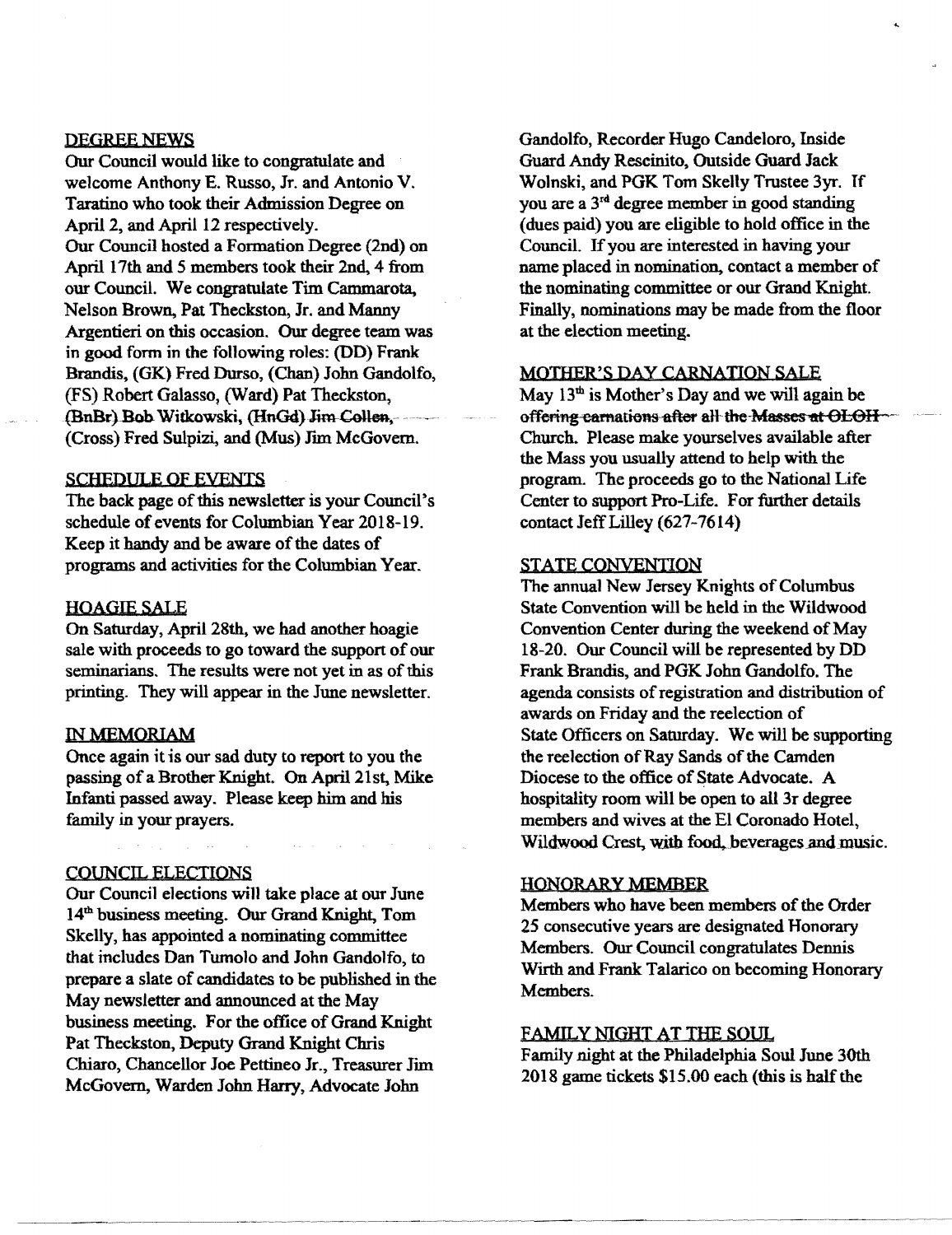regular price). Food tickets \$10.00 include hot dog, popcorn ,and soda (less than window price). Contact Steve Thomas (21 5-287-9396) stevethomasvzw@gmai1.com ) or Angelo Cirrincioine (215-200-8533) rownboy27@msn.com)

## SAVE THE DATE

The Annual Robert Stefano Memorial Golf Outing is scheduled for Friday, June  $8<sup>th</sup>$ , 2018. Very important-the major portion of funds for charity are raised by tee ads and patron ads. Tee Ads \$150/Patron Ads \$75. We need members to ask businesses for Tee and PatroB. Ads. A sign up form is enclosed with this newsletter, We will also need prizes for Chinese Auctions as well as door prizes. These are all very important parts of this fund raising effort. Greens fees are \$130 per person, but if you put a foursome together, it drops to \$115 (\$460).

### FOURTH DEGREE NEWS

The Bishop Schad Assembly meets on the  $3<sup>rd</sup>$ Wednesday of the month in the Parish Center.

#### FIRST FRIDAY ADORATION

Exposition of the Blessed Sacrament will take place in the Our Lady of Hope Chapel on First Friday, May 4th, after the 9:00 AM Mass, continue until 7:00 PM, and close with Benediction.

## MAY BIRTHDAYS AND ANNIVERSARIES

The following Knights or members of their families will celebrate their birthdays this month. Guzman Alvarez, Mrs. Carol Bilotta, Orlando Cuentas, Joseph Dunne, Joe Donnelly, Tim Ferrell, Jim Forte, Stephen Gallagher, John N. Iovacchino, Justin Jackson 3RD, James Lanahan, , Mrs. Ernestine Lazo, Ed Marinchak, Stan Markiewicz, Mike Massaro, Joseph Mikos, Eugene Nepomuceno, Mike Panasiuk, Nick Pascale, Dan C. Riiff, Joan Riiff, Martin Stachowiak, Janet Sirolli, Tom Skelly, Marianne

Tarantino, Louis Troy, Raphael Ugorji, Edward Yurick and Julius Zaccone. The following members will celebrate their anniversaries: Mr.&Mrs. Sal Aversa, Mr.&Mrs, George Badame. Mr.&Mrs. Gabe Busa, Mr.&Mrs Ed Fiscella, Mr.&Mrs David Harkins, Deacon &Mrs Mike Harkins, Mr.&Mrs. Charles Layden, and Mr.&Mr8. Tony Ritz. CONGRATULATIONS If we missed someone's birthday or anniversary, please contact John Gandolfo (227-0447) or gandy08012@comcast.net.

#### EDlTQRlAL

We are nearing the end of the Columbian Year that will include our participation in the OLOH family festival, our Annual Council Appreciation Dinner, and of course, our Bob Stefano Golf Tournament at the Valleybrook GolfClub. All are important to our Order's principles of Charity (funds raised by the golf tournament), Fraternity (Council dinner) and Unity that pulls all these activities together. Finally. never forget the importance of membership which is always before us. We have a good shot at Star Council. You know what you have to do. Vivat Jesus.

الهبطور والأوال والأفار المتناد المتناد والمتحاربة

## IMPORTANT DATES

June 14 Officers Meeting (7 PM Parish Center)<br>June 14 Council Elections (8 PM Parish Center)<br>June 28 Council Meeting (8 PM Parish Center)<br> $\overbrace{\text{FPR}}$ May 4 First Friday (OLOH Chapel) May 10 Officers Meeting (7 PM Parish Center) May 10 Council Meeting (8 PM Parish Center) May 13 Mother's Day Carnation Sale May 16-19 OLOH Parish Festival May 18-20 State Convention (Wildwood) May 24 Council Meeting (8 PM Parish Center) May 28 Memorial Day Mass & Twp. Parade June I First Friday (OLOH Chapel) June 7 Council Appreciation Dinner (7 PM Parish Center) June 14 Officers Meeting (7 PM Parish Center) June 14 Council Elections (8 PM Parish Center) June 28 Council Meeting (8 PM Parish Center)